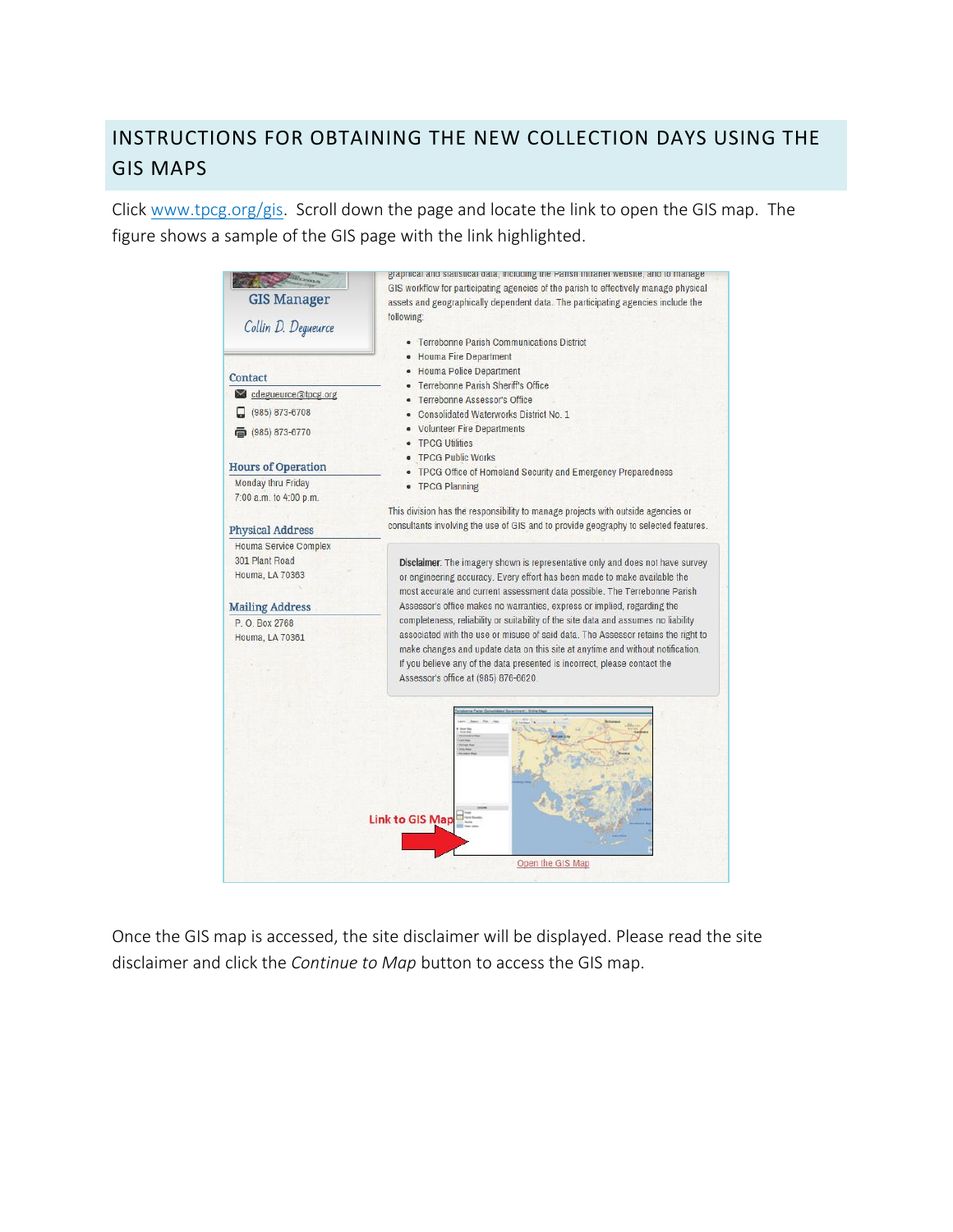From the GIS map, click the *Layers* button, located in the upper-left corner of the map. A dropdown list with several options will display. Scroll to the *Administrative and Planning* section and click the checkbox next to *Garbage Collection Days*. The colored map legend will display and the areas of the map will be shaded with the corresponding colors. Make note of the colors on the legend. These colors will be used to determine your new garbage collection days. The figure below highlights the links described on the GIS map.



Once the map is shaded with the colors, click the *Search* button, located to the right of the

*Layers* button. A search box will display. Click the *Search By* drop-down list and select *Street Address*. Additional fields will display. Enter your address number and street name in their respective fields and click *Search*. An example of the search box is provided in the figure to the right.

*Note: You may use any of the search options as long as you have the required information.*

|  | E Layers <sup>8</sup> Q Search<br><b>4</b> Search History<br><b>®</b> Clear | F<br>$\ddot{i}$ Identify |
|--|-----------------------------------------------------------------------------|--------------------------|
|  | Search By:<br><b>Street Address</b><br>$\overline{\mathbf{v}}$              | Mar                      |
|  | <b>Address Number:</b><br>7868                                              |                          |
|  | <b>Street Name:</b>                                                         | 182                      |
|  | <b>MAIN</b><br>v<br><b>Search</b>                                           |                          |
|  | $\overline{c}$ is                                                           |                          |